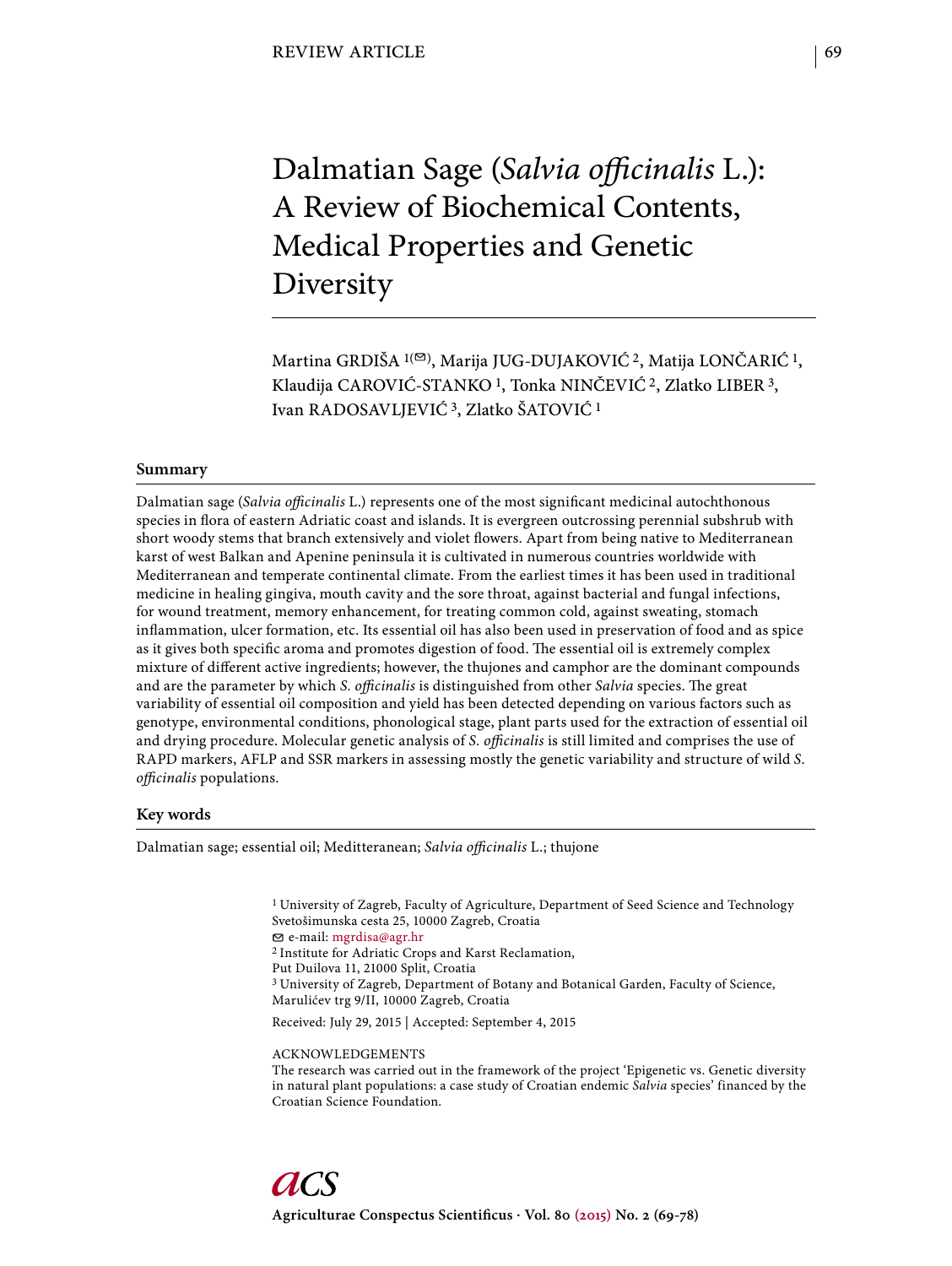## **Introduction**

Dalmatian sage *(Salvia officinalis L.)* is one of the most commercially important species within the Lamiaceae family (Avato, 2005). It is a perennial, evergreen subshrub, native to the Mediterranean region. It is cultivated in numerous countries (Raal et al., 2007). In Croatia, Bosnia and Herzegovina, Montenegro and Albania, Dalmatian sage is extensively gathered from the wild what could be a serious threat for its biodiversity.

S. officinalis has long enjoyed a reputation in traditional medicine for its healthy giving properties and for treating all kinds of ailments. This fact is evident from the Latin name of the genus *Salvia*, which is derived from the lat. *salvere*, meaning to save, in reference to the curative properties of the plant, recognized and appreciated from the ancient times (Dweck, 2000). Probably the best known use of sage tea is in healing gingiva, mouth cavity and the sore throat. The Romans called it "the holy plant" and it is assumed that they planted it all over Europe. It was recommended as a haemostatic, diuretic, tonic and emmenagogue by Pedanius Dioscorides (c. 40-90 AD), Pliny the Elder (23-79 AD) and Galen (c.130-c. 210 AD) (Dweck, 2000). Hippocrates (c. 460-c. 370 BC), Paracelsus (1493-1541), Saint Hildegard of Bingen (1098-1179), Bock (1498-1554) and Matthiolus (1501-1577) also relied on its healing properties (Madaus, 1938). These authors prescribed it as a remedy against cough, as a diuretic, wound-healing agent, for ulcers and for preservation of teeth (Panda, 2009). Both, English herbalist John Gerard (1545–1612) and physician and herbalist Nicholas Culpeper (1616-1654) claimed that sage was good for the head, brain, and improving memory (Woodword, 1994; Culpeper, 1992). In the time of the Carolingian empire the plant was cultivated in Monastery gardens of the early Middle Ages (Dweck, 2000). Even nowadays it is a mandatory plant in all Catholic monasteries (Tucakov, 1990). During the 17th century it was introduced to North America. Apart from its medicinal use sage has also been popular since ancient times as a culinary herb, especially in meat and poultry dishes due to its powerful and intense flavor.

Today, it is still used all over the world and it enjoys the same reputation. It has become a target for the search of the biologically active compounds and new drugs as it shows a broad range of medical activities. It was scientifically proven that *S. officinalis* has anti-diabetic (Eidi and Eidi, 2009), antioxidative, gastoprotective (Mayer et al., 2009), anti-inflammatory (Ninomiya et al., 2004), antiviral (Tada et al., 1994), anti-obesity (Ninomiya at al., 2004), anti-spasmatic (Todorov, 1984), fungicidal, bactericidal (Delamare et al., 2007; Pinto et al., 2007; Bouaziz et al., 2009) and anticancerogenic (Jedinak et al., 2006) effect. Therefore, it has potential in curing numerous illnesses and diseases including diabetes, depression, obesity, dementia, lupus, hearth diseases and cancer (Hamidpour et al., 2014). In addition, it is used in preparation and preservation of food (Hay and Waterman, 1993; Piccaglia 1998), and as flavoring agent in perfume and cosmetic industries (Delamare et al., 2007). Moreover, as natural disinfectant *S. officinalis* essential oils could play a vital role in preventing the spread of pathogenic microorganisms and environmental problems connected with the use of synthetic chemicals (Bouaziz, 2009).

The aim of this paper was to summarize the available scientific data on *S. officinalis*, including taxonomy, morphology, biochemical content and genetic diversity, as well as its use in the prevention and curing various diseases.

#### **Taxonomy and distribution**

Salvia officinalis L. (Sp. Pl., 23. 1753) belongs to the mint family Lamiaceae, subfamily Nepetoideae, tribe Mentheae and genus *Salvia*. Approximately 240 genera and 7000 species belong to the Lamiaceae family and it is the largest family of the order Lamiales (Dinç et al., 2009). The genus *Salvia* is the largest genus of the Lamiaceae family comprising around 1000 species (Walker and Sytsma, 2007), which are either herbaceous or shrubby perennials, rarely biennials or annuals, often strongly aromatic species. *Salvia* species are commonly grow all around the world; however, they are abundantly distributed in Europe around the Mediterranean, in South-East Asia, and Central and South America (Ulubelen, 2000). In Flora Europea 36 taxa of the genus are described (Hedge, 1972). Synonyms for *Salvia offi cinalis* L. are (Hanelt i IPK, 2001): *Salvia offi cinalis* var. *crispa* Alef., Landw. Fl.,118. 1866, Salvia officinalis subsp. major Gams in Hegi, Ill. Fl. Mitt.-Eur. V, vol. 4, 2483. 1927, Salvia officinalis var. *latifolia* Alef. , Landw. Fl., 118. 1866 and *Salvia tomentosa* Mill., Gard. Dict. ed. vol. 8. 1768.

It belongs to a group of Balkan-Apennine endemic species. Unlike the majority of endemic species it is widespread and often abundant (Liber et al., 2014). Its indigenous distribution in Western Balkans is in the Mediterranean region of Croatia (Kvarner area and Dalmatia), Bosnia and Herzegovina, Montenegro, and Albania with outmost southern populations in northern Greece where it occurs further from the sea side (Karousou et al., 2000). The northern limit of its native distribution is around Trieste (Italy) (Pignatti, 1982; Conti, 2005). There are also disjunctive populations in southern Serbia and Kosovo (Janković, 1982). It is cultivated in many countries around the world with continental climate: in Ukraine, Moldavia, Germany, Slovakia, Bulgaria, Romania, Italy, Great Britain, Canada, USA, Turkey, India, Japan, Indonesia (Java), Tanzania, South Africa, Antilles, Brazil, Australia and New Zealand. In many countries it is naturalized (Randall, 2007).

Apart from *Salvia officinalis* L. the following species of the genus Salvia can be found in Croatian flora (Nikolić, 2015):

*Salvia aethiopis* L. *Salvia amplexicaulis* Lam. *Salvia argentea* L. *Salvia austriaca* Jacq. *Salvia bertolonii* Vis. *Salvia brachyodon* Vandas *Salvia fruticosa* Mill. *Salvia glutinosa* L. *Salvia nemorosa* L *Salvia peloponnesiaca* Boiss. et Heldr *Salvia pratensis* L. *Salvia sclarea* L.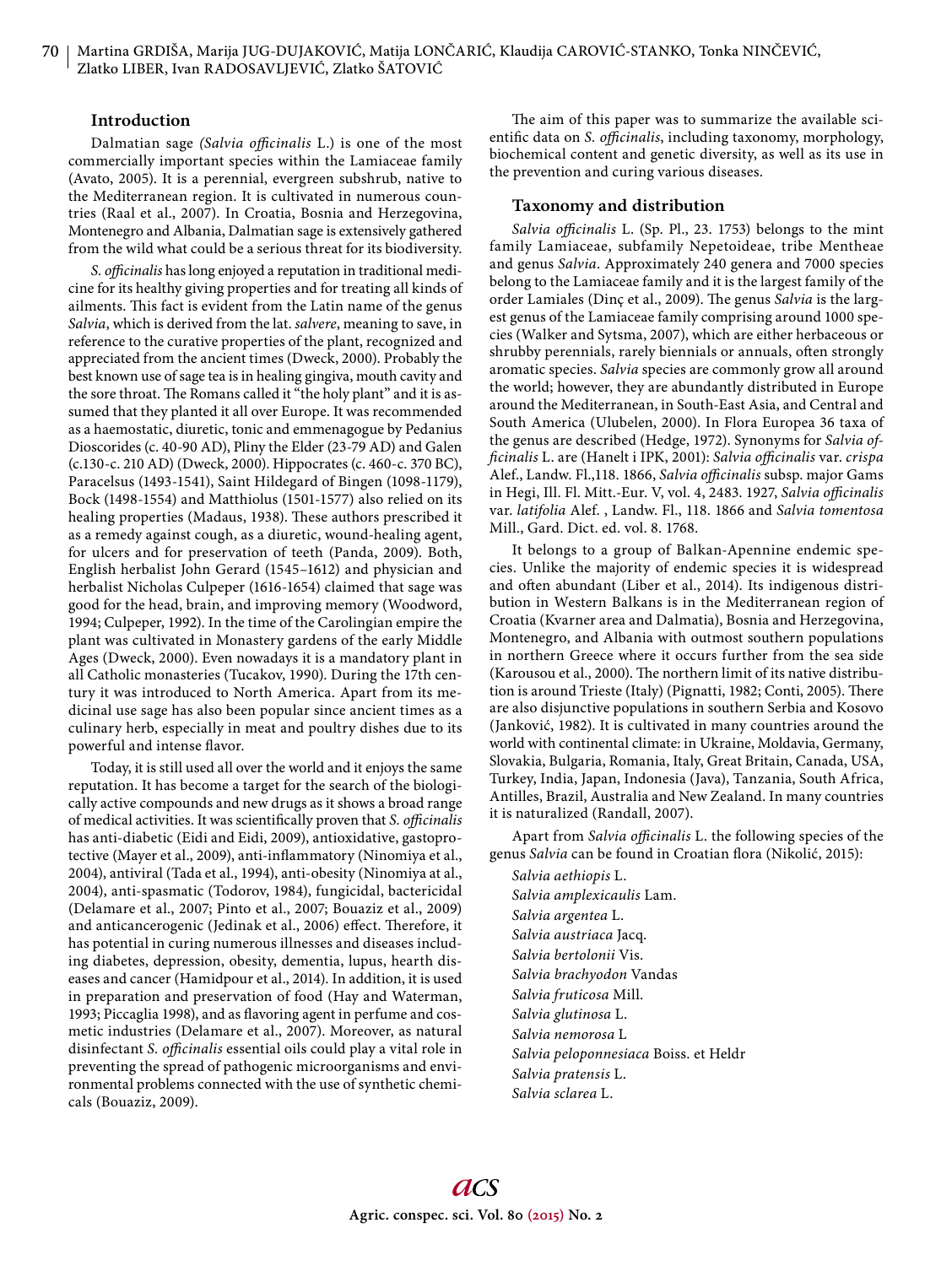*Salvia tomentosa* L. *Salvia verbenaca* L. *Salvia verticillata* L. *Salvia viridis* L. *Salvia* x *auriculata* Mill.

Among the mentioned species along with *Salvia officinalis* L., *Salvia brachyodon* Vandas (Short-tooth sage) is an endemic species. It is one of the rarest plant species of Dinaric karst (Liber et al., 2014) as its distribution is limited only on two localities, Mt. Vipera (St. Ilija) on Pelješac Peninsula in Croatia, and on Mt. Orjen, at the border of Bosina and Herzegovina and Montenegro, where the species was first recorded and it is regarded as the *locus classicus* (Vandas, 1899). In Croatia, it is classified as nearly threatened (NT) (Nikolić, 2015). Another *Salvia* species with limited distribution in Croatia is *S. fruticosa,* commercially known as Greek sage, which could be found only in the vicinity of Komiža on the island of Vis. *S. fruticosa* is native to eastern Mediterranean including southern Italy, southern parts of the Balkan peninsula to west Syria (Pignatti 1982; Hedge 1982; Greuter et al., 1986). Due to the value of its essential oil it has been naturalized in Western Mediterranean region in Malta, Spain and Portugal (Greuter et al., 1986). The presence of this species in Croatia may be related to ancient Greek colonization of the island in the fourth century BC. In Croatian flora an interesting spontaneous hybrid of *S. officinalis* and *S. fruticosa* named *S. x auriculata* has also been observed on the island of Vis (Radosavljević et al., 2012). Natural hybrids were recently detected to exist; prior it was only known as a result of artificial crossings from breeding programs (Putievsky et al. 1990; Dudai et al., 1999).

## **Morphology**

S. officinalis L. is an outcrossing, perennial subshrub up to 60 cm high. Stems are erect or procumbent with numerous fine hairy dark green branches. Leaves are petiolate, elongated, opposite, simple, sometimes with basal lobes (especially in juvenile stadium), with serrate margin, rugose surface and more or less contracted at the base. On lower leaf surface hairs are white and on upper surface greenish or greenish-grey. Flowers are on 2-4 mm long pedicel, in pseudoverticillasters with 5-10 flowers that form spurious composed spike. Calyx is 10-14 mm long, hairy, with five teeth. Corolla is ca. 35 mm long, rosy, violet-blue, rarely white. Flowering period of *S. officinalis* is from March to July depending on habitat climatic conditions (Hedge, 1972; Šilić, 1973). *S. officinalis* has simple and glandular hairs. Five distinct types of glandular hair (one peltate and four types of capitate) have been identified, with different sites, secretory modes, secretions and a functional role. The four types of capiatate hairs are morphologically distinguishable whereas type I capitate hair has short uni- or bicellular stalk and a large uni- or bicellular secretory head; type II is very small and has a unicellular stalk and an oblong cutinized secretory head; type III is large with a long stalk consisting of one to three cells, a neck cell and a cutinized unicellular head, while type IV is large with a long slender stalk, with a neck cell and a very large, wide, cutinized, unicellular head which could be in the shape of trapezoid. Type I capitate hairs

produce hydrophilous secretions, while peltate hairs and other types of capitate hairs produce mixed secrete of hydrophilous and lipophilous components (Corsi and Botega, 1999). *Salvia officinalis* is a diploid  $(2n = 14)$  with a genome size of 0.97 pg/2C, and base composition of 38.55% GC (Maksimović et al., 2007). Mericarp is spherically ovoid, 2-3 mm long and 2 mm wide, dark brown in color (Hedge, 1972; Šilić, 1973; Tomašević, 1982). The seed usually disperse via barochory and the wind and rain carry the seeds away from the mother plant (Corsi and Botega, 1999).

#### **Biochemical contents**

*S. officinalis* L. is one of the most appreciated herbs for richness of the essential oil content and its numerous biologically active compounds. It is considered to have the highest essential oil yield among *Salvia* species (Newall et al., 1996). The essential oil is extremely complex mixture of different active compounds. The two major chemical classes of secondary metabolites have been identified as typical products of the plant: terpenoids and phenolics (Bakkali et al., 2008). The essential oil of *S. officinalis* manly comprises the monoterpenes α- and β-thujone, camphor, 1,8-cineole and borneol, and sometimes in larger amounts sesquiterpenes  $\alpha$ -humulene and  $\beta$ -caryophyllene. The di- and triterpenes have been found in the leaves (Máthé et al., 2007), i.e. manool. There is a high chemical variability among *S. officinalis* essential oils, however, it can generally be stated that α- and ßthujones are the predominant constituents (Newall et al., 1996). Among the phenolics *S. officinalis* contains carnosinic, rosmarinic, caffeic, salvianolic compounds, etc. (Zupko et al., 2001).

The essential oil yield of *S. officinalis* and its chemical composition has been a focus of many investigations worldwide. It depends on various factors, such as genetic background (Perry et al., 1999), locality (Perry et al., 1999, Bernotiené et al., 2007), environmental conditions (Máthé et al., 1992, Kuštrak et al., 1984; Perry et al., 1999; Hadry et al., 2010) season (Perry et al., 1999), physiological stage (i.e. time of harvest) (Kuštrak et al., 1984), plant parts used for the extraction of essential oil (Perry et al., 1999; Santos-Gomez and Fernandes-Ferreira, 2001), soil mineral fertilization (Piccaglia et al., 1989), etc. Due to strong influence of these factors essential oil composition and yield frequently does not match the profile defined by ISO 9909 standard, which according to Bruneton (1999) is: α-thujon (18-43%), β-thujon (3- 8.5%), camphor (4.5-24.5%), 1,8-cineol (5.5-13%), α-humulene (0-12%), α-pinene (1-6.5%), camphene (1.5-7%), limonene (0.5- 3%), linalool and bornyl acetate (2.5% maximum).

Some studies were focused on determining the essential oil content of indigenous populations (Ivanic et al., 1978; Kuštrak et al., 1984; Pitarevic et al., 1985; Jug-Dujaković et al., 2012; Stešević et al., 2014) while others on the analysis of cultivated *S. officinalis* (Perry et al., 1999; Putievsky et al., 1986). Recent investigation of 25 indigenous *S. officinalis* populations from Croatia revealed essential oil content ranging from 1.93-3.7% (average 2.83%). The 62 compounds were detected, and among them  $\alpha$ -thujone, camphor, β-thujone, 1,8-cineol, β-pinene, camphene, borneol and bornyl acetate represented 78.13 to 87.33% of the essential oil content. The most abundant compounds were α-thujone  $(% \theta)$ , camphor and  $\beta$ -thujone. The authors identified three chemotypes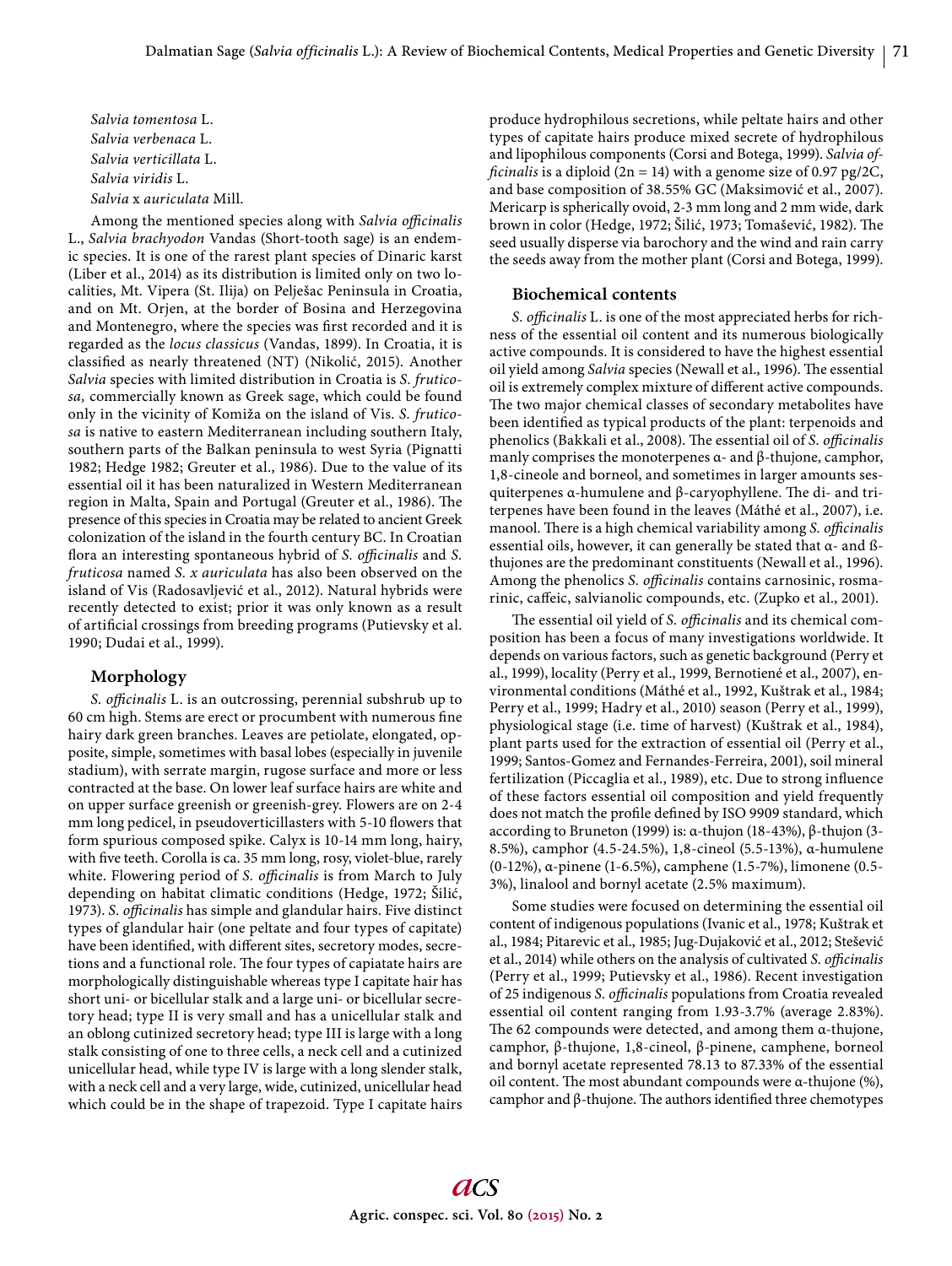## 72 Martina GRDIŠA, Marija JUG-DUJAKOVIĆ, Matija LONČARIĆ, Klaudija CAROVIĆ-STANKO, Tonka NINČEVIĆ, Zlatko LIBER, Ivan RADOSAVLJEVIĆ, Zlatko ŠATOVIĆ

with predominant: (1)  $\alpha$ -thujone, (2) β-thujone and (3) camphor/ β-pinene/borneol/bornyl acetate (Jug-Dujaković et al., 2012). Analysis of the chemical composition of the essential oils of 12 indigeous *S. officinalis* populations from Montenegro resulted in the identification of 40 oil constituents. The ten main components were α-thujone (16.98-40.35%), camphor (12.75-35.37%), 1,8-cineole (6.40-12.06%), β-thujone (1.5-10.35%), camphene (2.26-9.97%), borneol (0.97-8.81%), viridiflorol (3.46-7.8%), limonene (1.8-6.47%), α-pinene (1.59-5.46%), and α-humulene  $(1.77-5.02%)$  (Stešević et al., 2014). The essential oils yield ranged from 1.84 to 2.84%. Cvetkovic et al. (2015) analysed 17 indigeous *S. officinalis* populations and eight cultivated/naturalized ones from nine Balkan countries. The essential oil yield ranged from 0.25 to 3.48%, whereas southeastern populations tended to have higher essential oil yields than the northwestern ones. The correlation between essential oil composition and geographical distance between indigenous populations was not significant.

Perry et al. (1999) analyzed essential oil variations among individuals, plant parts, sites and season. They grouped the essential oils in three chemotypes, according to the total amount of thujone (high, 39-44%; middle, 22-28%; low, 9%) and the ratio of α- and β-thujone (α/β 10:1; 1.5:1; 1:10). Tucker and Maciarello (1990) suggested that *S. officinalis* essential oil should be divided into five chemotypes, depending on the amount of main compounds: (1) camphor > α-thujone > 1,8-cineole > β-thujone; (2) camphor > α-thujone > β-thujone > 1,8-cineole; (3) β-thujone > camphor > 1,8-cineole > α-thujone; (4) 1,8-cineole > camphor > α-thujone > β-thujone and 5) α-thujone > camphor > β-thujone > 1,8-cineole.

Wide variation in essential oil composition was determined in the investigation of Bernotiené et al. (2007). The analysis was performed on the essential oils of samples collected from eight gardens in Eastern Lithuania. The quantity of particular components in the analyzed essential oils varied 2 to 25 times. Essential oils were prepared by the hydro - distillation of air-dried plant and analyzed by gas chromatography. In this case, the diterpen manool was dominant constituent (14.4-20.9%) in two samples, 1,8-cineole (12.4-17.6 %) and β-thujone (12.6%) in two samples. The second major compound was viridiflorol (11.2-16.5%) in four samples, manool (10.3-11.5%) in two samples, and α-thujone (11.5%) and β-caryophyllene (9%) in one sample. Similar investigation was performed on *S. officinalis* samples collected on different localities in Vilnius district, Lithuania (Mockuté et al., 2003). A total of 89 compounds was identified, accounting to 97.5-98.2% of total constituents. The authors reported that main constituents of the essential oils were 1,8-cineole (6.8- 8.2%), α-thujone (14.8-19.0%), borneol (6.6-8.0%), α-humulene  $(7.6-8.7%)$ , viridoflorol  $(7.2-8.2%)$  and manool  $(6.4-10.4%)$ . Other limited compounds, such as α-pinene, camphene, limonene, 1,8-cineole, camphor, linalool and its derivates, bornyl acetate and  $\alpha$ -humulene as well as the  $\alpha$ - and  $\beta$ -thujone, fulfilled the requirements of ISO 9909 standard (Bruneton, 1999).

Quantitative and qualitative compositions of essential oils are greatly influenced by environmental conditions such as temperature, day length, light intensity (Figueiredo et al., 2008), water availability, salinity, etc. According to Bernáth et al., (1991) both biomass and essential oil yields are reduced in cold and shady environments and in general, essential oil concentration tends to be higher in warmer and drier regions (Kargiolaki et al., 1994). Effect of light intensity on essential oil yield and composition was investigated by Li Yan Li et al. (1996). The plants were grown in various light conditions (shade or without shade, 15%, 27%, 45% and 100% of sunlight). The plants grown at 45% of full sunlight had the highest level of essential oil (0.38% FW) with higher content of β-thujone and a decreased accumulation of camphor in comparison to the essential oils grown at other light levels. According to Putievsky (1986) cit. Burmeister and Guttenbetg (1960), a long dry period in vegetative phase may result in higher production of essential oil. Bettaieb (2009) studied the effect of different water deficit levels (moderate water deficit; MWD and severe water deficit; SWD) on essential oil composition and yield. MWD increased the essential oil yield and the main essential oil constituents were camphor, α-thujone and 1.8-cineole. Under these conditions biosynthesis of these main compounds increased as well. The influence of soil salinity on yield and composition of essential oil was investigated by numerous scientists (Solinas and Deiana, 1996; Tabatabie and Nazari, 2007; Taarit et al., 2009). The results of Taarit et al. (2009) showed that the increase of NaCl level up to 100 mM significantly decreases the plant growth (65%) and content of essential oil. On the other hand the content of essential oil significantly increased at 75 mM NaCl. At 25 mM NaCl viridiflorol was predominant compound and at 50 and 75 mM NaCl 1, 8-cineole, while at 100 mM NaCl manool was the predominant compound. Environmental conditions change greatly during the vegetation period, leading to a pattern of seasonal variation in active compounds content. In Dalmatian sage, the monoterpenes 1,8-cineole, camphor, and the α and β-thujone show pronounced dynamics during a vegetative cycle (Pitarevic, 1984). According to Grausgruber-Gröger et al. (2012) 1,8-cineole steadily decreases approximately from May to October while α and β-thujone content increases gradually during the vegetative period and the highest concentration of camphor is in the middle of the vegetative period. Perry et al. (1999) found the lowest total thujone levels  $(25%)$  around flowering in spring and summer. Similar results were obtained by Bouverat-Bernier and Marquis (1993) where lower thujone and camphor levels were determined in flowering stage of the plants but higher levels of β-pinene and 1,8-cineole. Numerous authors report the highest essential oil yield after flowering is complete (Pitarevic et al., 1984; Putievsky et al., 1986; Hay, 1993). The same results were obtained in the study Maric at al. (2006). The authors investigated the influence of development stages and locality altitudes on essential oil composition and yield. The oil yield between vegetative period, prior to flowering and after the flowering greatly differed whereas the highest yield was noticed after the flowering of the plants. Lakušić et al. (2013) analysed variations in the yield and composition of essential oil in leaves, in two genotypes of different geographic origin and in various phenological stages. They determined significant impact of both factors. There were large variations in the essential oil yields in three distinguished phenological phases (young leaves, early old leaves and late old leaves) ranging from 0.2-2.9%. Furthermore, leaves of the same plant in different stages of development synthesized different essential oil types. In the young leaves collected in April sesquiterpenes were dominant (50.7-57.0%), while in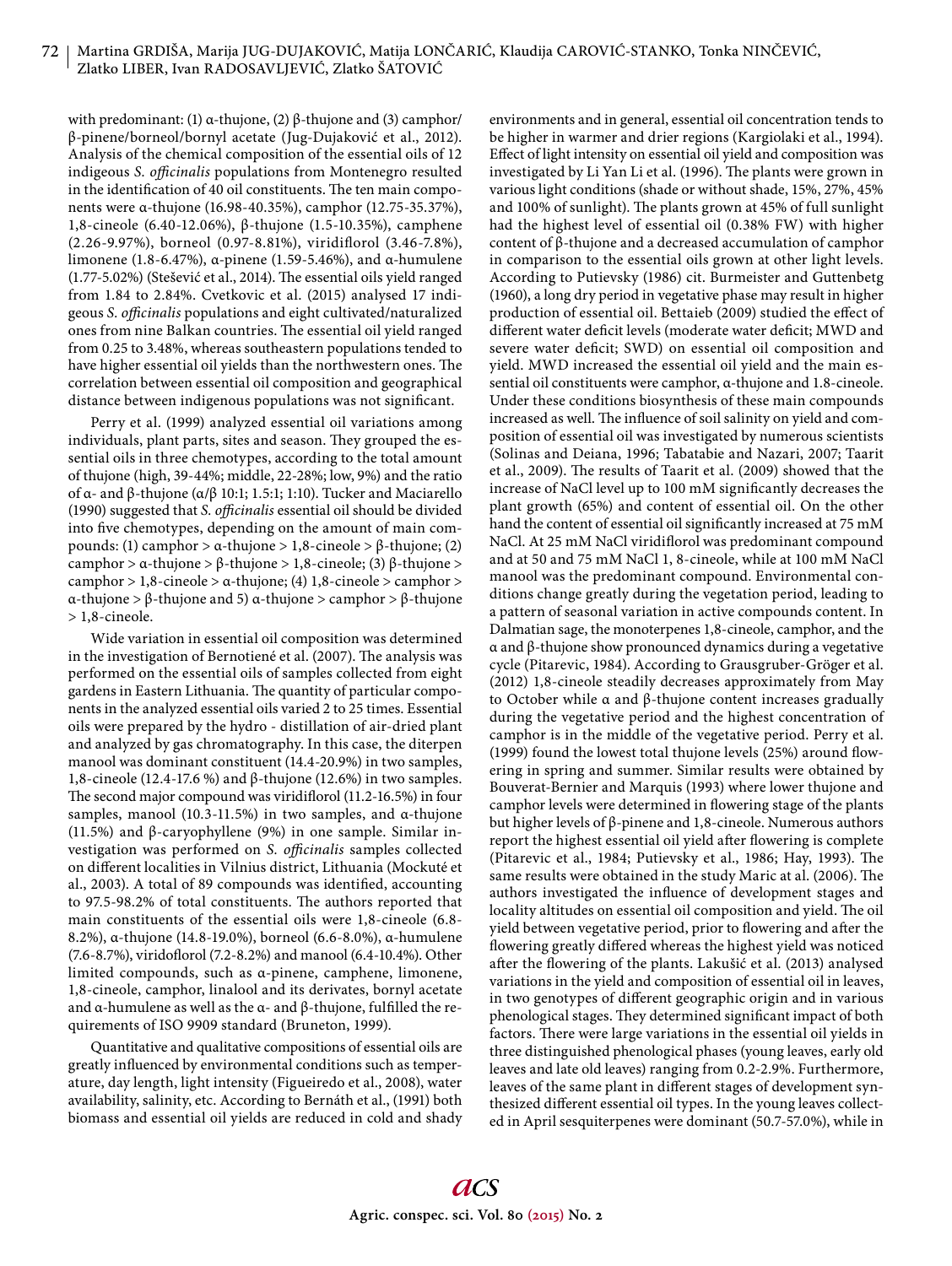later development stages increased the amount of monoterpenes  $(55.4-88.4%)$ . Essential oils analyzed in the same stages differed among genotypes.

Avato et al. (2005) investigated the essential oil composition in micropropagated *S. officinalis* plants. The major compounds of the essential in all analyzed samples, but in different extent, were 1,8-cineol, camphor, borneol, bornyl acetate, camphene, αand β-thujone, linalool, α- and β-caryophyllene, α- humulene,  $α$ - and  $β$ -pinene, viridiflorol and pimaradiene. They determined variations in  $\alpha$  and  $\beta$ -thujones and camphor contents in different physiological stages of development. The amount of camphor was high and inversely correlated with the total thujones content.

Various studies have demonstrated that the essential oils isolated from flowers, leaves and stems differ in composition. The results of the research by Santos-Gomes and Fernandes-Ferreira (2001) showed that flower oil contains less  $\alpha$ -thujone, camphor and viridiflorol than the oil extracted from leaves. An opposite correlation was found for borneol. Viridiflorol was among the five major constituent of the oil isolated from the leaves. Moreover, the leaves growing on different position on the plants produced essential oils containing different amounts of particular compounds. The α-tujon was the major compound of the leaves essential oil from Albania (Asllani, 2000). In investigations of Couladis et al. (2002) the major compound of the flower essential oil from Serbia and Montenegro was diterpene manool. The essential oils isolated from flowers, leaves and stems, originating from southeast Serbia, had similar composition (Veličković et al., 2003), with manool as the predominant component (9.0- 11.1%). Perry et al. (1999) reported higher essential oil yield, higher  $\beta$ -pinen contents and lower thujone levels in the flowering parts of *S. officinalis* than in the leaves (1.6 vs. 1.1%; 27 vs. 10% and 16 vs. 31%, respectively).

Piccaglia and Marotti (1989) studied the effect of soil fertilization on *S. officinalis* essential oil composition. The authors determined that various concentrations of fertilizers affect concentrations of β-thujone, camphor, p-cymene, β-caryophyllene, α-humulene and caryophyllene oxide. The extraction procedure and extraction agents (Veličković et al., 2006), distillation (Mastelić, 2001) and drying (Venskutonis, 1997) are among other factors that affect the yield and composition of *S. officinalis* essential oils.

## **Medical properties**

The species is a well-known medicinal and culinary herb, widely used in the food, pharmaceutical and cosmetic industries. The areal parts (*Salvia folium*) are included in several European Pharmacopeias and the council of Europe lists the drug as a natural source for food flavoring (Council of Europe, European Pharmacopeia, seventh ed., 2010). It has been used as an antidiabetic (Swanston-Flatt et al., 1991; Eidi and Eidi, 2009; Hamidpour et al., 2013), antioxidans (Nickavar et al., 2007; Yadav and Mukundan, 2011), anti-inflammatory (Baricevic et al., 2001), antimicrobial (Khalil and Li, 2011), antiviral (Schnitzler et al., 2008; Smidling et al., 2008), gastroprotective and antimutagen (Patenković et al., 2009) agent. Also, it has been proven to be effective in cardiovascular and cancer diseases (Itani et al., 2008; Pedro et al., 2010; Keshavarz et al., 2011) and in the treatment of mental and nervous conditions (Baricevic and Bartol, 2000; Perry et al., 2003; Iuvone et al., 2006; Eidi et al., 2006; Khan et al., 2011).

Preparations of *S. officinalis* leaves have traditionally been used as a remedy against diabetes. The potential anti-diabetic properties of *S. officinalis* extract against type I and type II diabetes were investigated by Swanston-Flatt et al. (1991). The results have shown that ethanol extracts of *S. officinalis* significantly reduce the blood glucose in healthy rats and decrease hyperglycemia in type I diabetic rats (Alarcon-Aguilar et al., 2002). Moreover, Eidi et al. (2005) found that methanolic extract of *S.*  officinalis diminish serum glucose in type I diabetes, without affecting pancreatic insulin production. In addition, Lima et al. (2006) have noticed that tea-infusion of *S. offi cinalis* reduces liver glucose production and increases the action of insulin in type II diabetes, similar as metformin, which is often used in clinical treatment of diabetes. Furthermore, Eidi and Eidi (2009) have found that oral administration of *S. officinalis* extract exerts remarkable lowering of serum glucose, trigycerides, total cholesterol, urea, uric acid creatinine, AST, ALT and increase plasma insulin in dose-dependent manner in diabetic rats. The activity of *S. officinalis* extract was similar to the glibenclamide, the standard antidiabetic drug. Broadhurst et al. (2000) have demonstrated insulin-like activity of aqueous extract of *S. officinalis*.

Antioxidants play a major role in the protection of the body from oxidative stress and free-radical damages, which cause various illnesses such as diabetes, heart disorders, cancer, dysfunction of brain, weakened immune system, etc. (Eidi et al., 2005; Yadav and Mukundan, 2011). Numerous studies showed that variety of plants, among them *S. officinalis* exhibits antioxidant and free radical scavenging activity. The flavonoid and phenolic plant compounds are the strongest antioxidant agents (Nickavar et al., 2007; Yadav and Mukundan, 2011; Hussain et al. 2011). Phenolic compounds found in the ethanol extract of *S. offi cinalis* are carnosol, carnosic and rosmaric acids, rosmadial, rosmanol, epirosmanol, methyl carnosate, luteolin-7-O-betaglucopyranoside (Aleksovski and Sovova, 2007) and coffeic acid (Cuvelier et al., 1996). However, intensive studies of *S. officinalis* antioxidant activity resulted in knowledge that the rosmaric and carnosic acids mainly contribute to this activity (Lu and Yeap Foo, 2000; 2001). Moreover, Lu and Yeap Foo (2000) have proven that salvianolic acid, the dimmer of rosmaric acid also exerts very significant antioxidant and free radical scavenger activities. Stanojević et al. (2010) found that aqueous extract of *S. officinalis* may improve the liver antioxidant status in two weeks. Due to antioxidant and free radical scavenging activities *S. officinalis* might be an important source of food additives (Babović et al., 2010). Apart from antioxidative activity, phenolic compounds and flavonoids are also known for their anti-inflammatory and antimicrobial activities. Thus, the variety actions of *S. officinalis* can be attributed to the content of these compounds. Veličković et al. (2003) examined potential antimicrobial activities of *S. officinalis* flower, leaves and stems extracts that showed remarkable activity against *Bacillus mycodis*, *Bacillus subtilis*, *Enterobacter cloacae* and *Proteus sp*. (Itani et al., 2008). In addition Khalil et al. (2011) determined a significant antibacterial activity of *S. officinalis* extract against the bacteria resistant to the antibiotics. This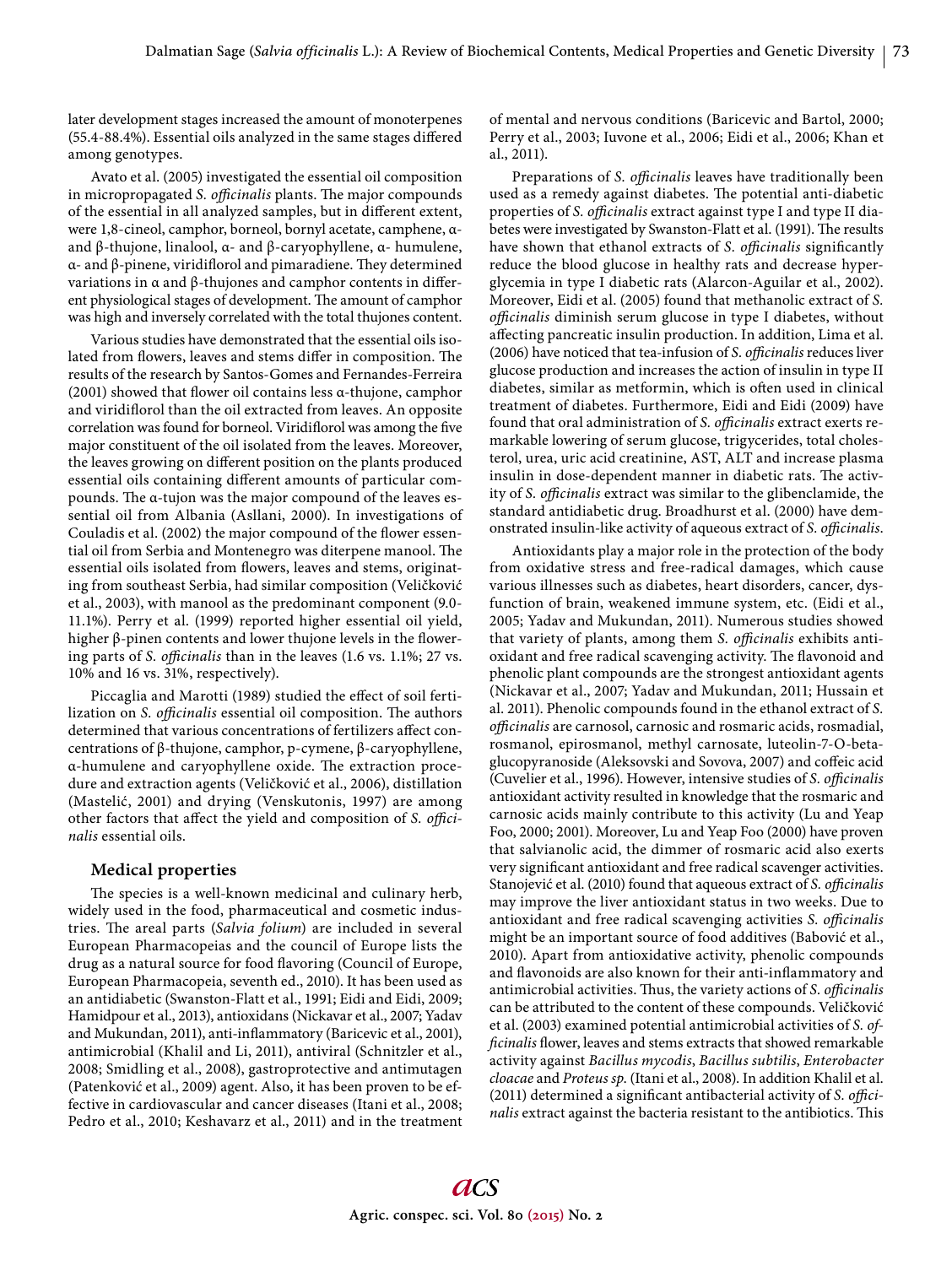knowledge made a *S. officinalis* a good alternative for traditional antibiotics and food preservatives. Study of Kermanshah et al. (2009) have shown that the hydroalcoholic extract of *S. officinalis* inhibit the growth of *Streptococcus mutans*, *Lactobacillus rhamnosus* and *Actinomyces viscosus*, bacteria causing dental caries. The results support the use of *S. officinalis* as a natural remedy for treatment of mouth and teeth diseases, instead of chemical solutions. George et al. (2009) demonstrated the effectiveness of herbal toothpaste with *S. officinalis* extract in the control of plaques and gingivitis. Aqueous and ethanolic extracts of *S. officinalis* were also effective against herpes simplex virus type 1 and 2 (Schnitzlera et al., 2008; Smidling et al., 2008).

Mayer et al. (2009) examined the gastro-protective action of hydroalcoholic extracts of *S. officinalis*. It was shown that the extracts prevent gastric mucosal lesions, reduce gastric secretion and inhibit the H<sup>+</sup>,K<sup>-</sup>-ATP-aze activity. Medical use of *S. officinalis* was also examined in diarrhea and abdominal spasm by *in vivo* and *in vitro* tests (Khan et al., 2011). The study demonstrated that a crude extract of *S. officinalis* protects from diarrhea with gut relaxation. These results provide the pharmacological base for medicinal use of *S. officinalis* in treatment of gut disorders, such as diarrhea and abdominal colic.

Patenković et al. (2009) demonstrated potential antimutagenic effect of *S. officinalis* tea whose mode of action might be through suppression of metabolism by antioxidative action. On the basis of these findings, the anticancerogen activity of *S. officinalis* was also investigated. As it is known, cancer is characterized by uncontrolled proliferation, and needs a potential for producing a new blood vessels (angiogenesis) for nutrients supply (Keshavarz et al., 2011). Study of Keshavarz has shown that extract of *S. officinalis* at pharmacological concentrations *in vivo* inhibited angiogenesis, which should be a novel start for development of a new anti-angiogenic drugs. Earlier it was reported that urosolic acid in *S. officinalis* inhibits angiogenesis, tumor invasion and metastasis, and suppresses the lung colonization of B16 melanoma (Jedinak et al., 2006). Prevention of colon cancer was examined on rats treated with *S. officinalis* tea (Pedro et al., 2010). It was noticed that water extract of *S. officinalis* remarkably decreases DNA damage *in vitro*. Some diterpenoids isolated from the roots of *S. officinalis* showed strong cytotoxic and DNA damage activities in human colon carcinoma (Caco2) and hepatoma (HepG2) (Hadri et al., 2010). Same authors have demonstrated that sesquiterpene fraction of the essential oil with α-humulene exerts a strong cytotoxic activity in human prostate cancer cells (LNCaP). In addition, trans-cariophyllene, a main component of sesquiterpene fraction, exhibited a strong cytotoxic effect on melanotic melanoma and renal adenocarcinoma cells.

*S. officinalis* has been used in folk medicine (Bommer et al., 2011) as well as in clinical trials (Walch et al., 2011) for suppressing the menopause symptoms. These include hot flashes, insomnia, night-time sweating, dizziness, headaches and palpitations. Application of a fresh *S. officinalis* extract once a day demonstrated a good clinical value regarding safety, efficacy and tolerability in the treatment of menopausal symptoms. *S. officinalis* is also known for beneficial effects on memory disorders, depression and cerebral ischemia (Perry et al., 2003). *S. officinalis*  has also been used in treating Alzheimer's disease, whereas essential oil acts as inhibitor of acetylcholinesterase, which may play a role in the loss of memory associated with the disease, and enhances the acetylcholine, neurotransmitter substance in the transferring signal between the synapses in the brain (Ferreira et al., 2006). Furthemore, a variety of studies has shown that *S. officinalis* improves memory and cognition (Tildesley et al., 2005; Eidi et al., 2006). In addition, the aroma of essential oil influences mood and cognition and produces remarkable enhancement of quality memory factor (Moss et al., 2010). *S. officinalis* can be used in skin care to relieve sores, wound, bumps, cuts and other skin injuries. Its embrocation is helpful in relieving muscular pain. It can also be used as a lotion or compress for wounds (Fluck, 1988) and ulcers (Grieve 1984). It is a good hair tonic and the infusion can be rubbed on to the scalp every other day for healthy hair. The essential oil is used in perfumes as a deodorant. Apart from its medical uses *S. officinalis* is used for flavoring meat, fish and poultry dishes and the amount of sage leaf consumed as a culinary herb in food presents no hazard.

Use of *S. officinalis* in prescribed doses is safe and there are no reports of negative side effects (Tildesley et al., 2005). Therefore, recommended doses should never be exceeded and preparations of *S. officinalis* should not be used for prolonged periods. The adverse effect is caused by high content of thujones (Baricevic et al., 2001), hence its overdose can lead to a permanent damage of the nervous system and cause dementia and seizures. Their permitted proportion is 0.0005 g/kg (Tisserand and Balacs, 1995). Pure essential oil should never be consumed and sage preparations should be avoided during pregnancy and lactation.

It has been employed as an ornamental garden plant (Armitage, 1997) and several cultivars were developed for that purpose. Furthermore, cultivation of *S. officinalis* can bring a double benefit. In addition to preventing erosion (Kušan, 1941; Tucakov, 1984) *S. officinalis* plants are grazed by bees that produce honey with characteristic aroma and high medical value (Devetak, 1950; Tucakov, 1984).

## **Genetic diversity**

Molecular genetic studies of *S. officinalis* are limited and mostly focused on the analysing of localized wild populations. Židovec (2004) and Liber et al. (2014) analysed genetic diversity and structure of ten populations from the East-Adriatic coastal region using Random Amplified Polymorphic DNA markers (RAPD). The Amplified fragment length polymorphism markers (AFLP) were employed in the analysis of 25 natural *S. officinalis* populations (Jug-Dujaković, 2010), covering the distributional range of *S. officinalis* in Croatia with two populations being from Bosnia and Herzegovina. All the abovementioned investigations revealed high genetic diversity levels of natural *S. officinalis*. The isolation and characterization of specific *S. officinalis* microsatellite loci was recently provided by Molecular Ecology Resources Primer Development Consortium et al. (2010) and Radosavljević et al. (2011). The developed SSRs were used in assessing genetic diversity, population structure, geographic differentiation, the occurrence of demographic bottlenecks, and ecotypic divergence of wild *S. officinalis* from the east Adriatic coastal region. The authors also examined the transferability of *S. officinalis*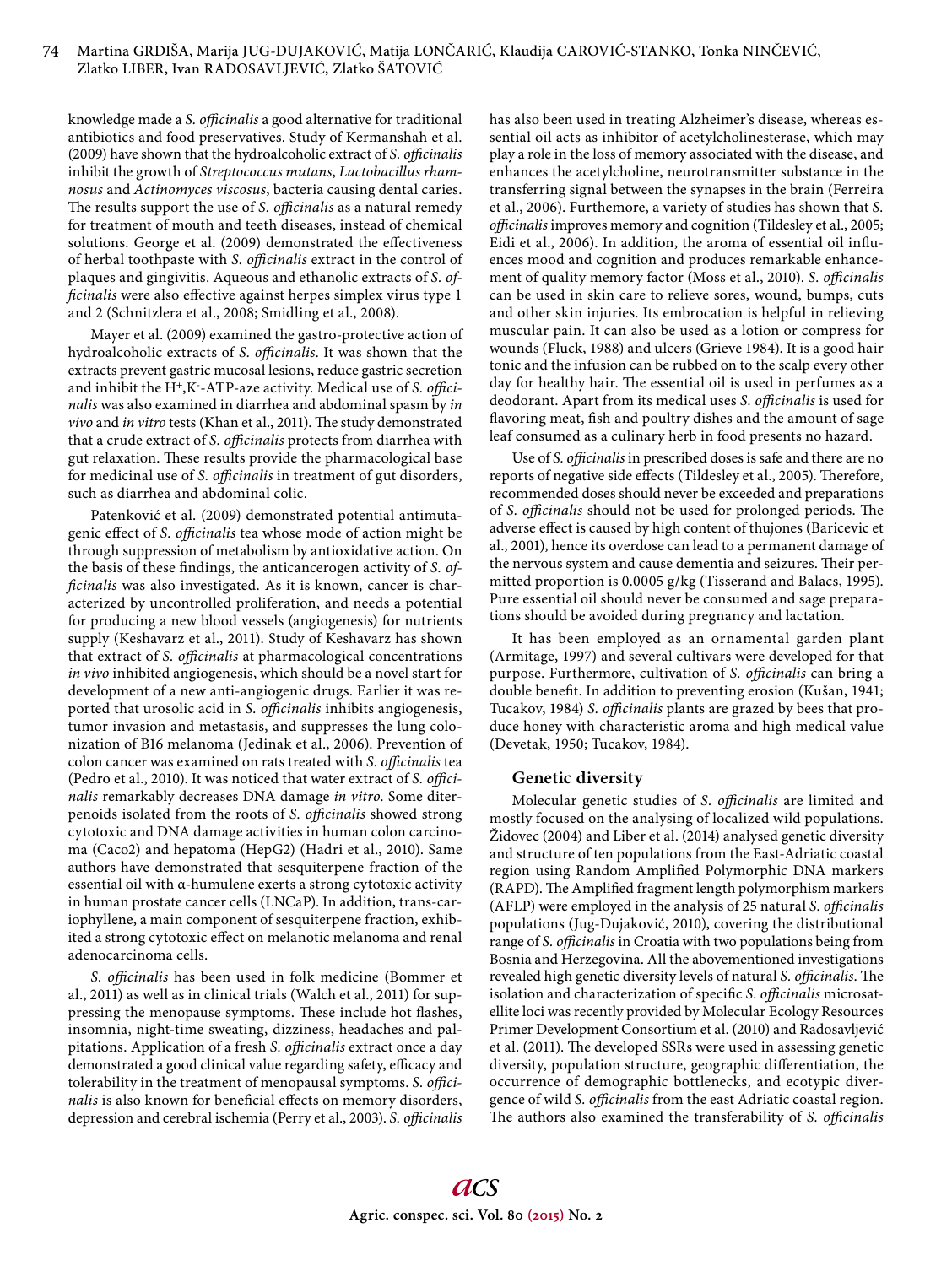microsatellite markers to the analysis of *S. fruticosa*, *S. pratensis* L., *S. sclarea* L., *S. verticillata* L., and *Rosmarinus offi cinalis* L. The results have shown that the developed SSRs are potentially useful for the analysis of closely related species, especially *S. fruticosa*. Moreover, Radosavljević et al. (2012) tested the developed SSRs on the natural *S. brachyodon* populations; whereas 15 out of 30 developed SSRs were successfully amplified. More recently Stojanović et al. (2015) performed a plastid DNA-based phylogeographic survey on eight *S. officinalis* populations from Serbia, Montenegro and Macedonia with the aim of elucidating the origin (anthropogenic vs natural) of four disjunct inland populations. The authors found seven haplotypes and high total gene diversity ( $H_T$  = 0.695) and genetic differentiation ( $G_{ST}$  = 0.682). Moreover, two lineages, a sub-structured inland-Adriatic lineage and a purely Adriatic lineage have been determined, with the latter being less diverse  $(H<sub>d</sub> = 0.426 \text{ vs. } 0.403)$ . On the basis of their findings as well as previous scientific data assumptions on their anthropogenic origin were rejected. Genetic analysis of cultivated forms of *S. officinalis* is also very scarce. Mader et al. (2010) analysed genetic structure of nineteen *S. officinalis* genebank accessions of different origin with RAPD, SNP and SSR markers, Böszörmenyi et al. (2009) investigated chemical and genetic relationships among *S. officinalis* cultivars using GC-FID, GC-MS and RAPD markers and Bazina et al. (2002) compared the genetic patterns, assessed by RAPD markers and volatile oil composition in *S. officinalis* clones. The RAPD markers were also employed in assessing genetic relationships between commercial cultivars and Brazilian landrace accessions of *S. officinalis* (Echeverrigaray and Agostini, 2006).

## **References**

- Alarcon-Aguilar F. J., Roman-Ramos R., Flores-Saenz J. L. Aguirre-Garci F. (2002). Investigation on the hypoglycaemic effects of extracts of four Mexican medicinal plants in normal and Alloxan-diabetic mice. Phytotherapy Research 16: 383-386
- Aleksovski A., Sovova H. (2007) Supercritical Co2 extraction of Salvia officinalis L. J Supercrit Fluids 40: 239-45
- Armitage A. M. (1997). Herbaceous perennial plants. Stipes Publishing, Champaign, Illinois, USA
- Asllani U. (2000) Chemical composition of Albanian S. officinalis oil. J Essent Oil Res 12: 79-84
- Avato P., Fortunato I., Ruta C.D., Elia R. (2005). Glandular hairs and essential oils in micro propagated plants of Salvia officinalis L. Plant Sci 169: 29-36
- Babović N., Djilas S., Jadranin M., Vajs V., Ivanović J, Petrović S., Zizović I. (2010). Supercritical carbon dioxide extraction of antioxidant fractions from selected Lamiaceae herbs and their antioxidant capacity. Innov Food Sci & Emerg Technol 11: 98-107
- Bakkali F., Averbeck S., Averbeck D., Idaomar M. (2008). Biological effects of essential oil- A review. Food and Chemical Toxicology 46: 446-475
- Baricevic D., Bartol T. (2000). The biological/pharmacological activity of the *Salvia* genus. In: Medicinal and Aromatic Plants-Industrial Profiles; Vol. 14, Sage, the genus Salvia; (Kintzios SE, ed), Harwood Academic, United Kingdom, 143-184
- Baricevic D., Sosa S., Loggia R., Tubaro A., Simonovska B., Krasna A., Zupancic A. (2001). Topical anti-inflammatory activity of *Salvia officinalis* L. leaves: The relevance of ursolic acid. J Ethnophrmacol 75: 125-132
- Bazina E., Makris A., Vender C., Skoula M. (2002). Genetic and chemical relations among selected clones of *Salvia officinalis*. Journal of Herbs, Spices and Medicinal Plants 9: 269-273
- Bernáth J., Dános B. and Héthelyi É. (1991). Variation in essential oil spectrum of *Salvia* species affected by environment. Herba Hung 30: 35-46
- Bernotiené G., Nivinskiené O., Butkiené R., Mockuté D. (2007). Essential oil composition variability in sage (Salvia officinalis L.). Chemija 18: 38-43
- Bettaieb I., Zakhama N., Aidi Wannes W., Kchouk M. E., Marzouk B. (2009). Water deficit effect on *Salvia officinalis* fatty acids and essential oils composition. Scentia Horticult 120: 271-275
- Blumenthal M., Goldberg A., Brinckman J. (2000). Herbal Medicine: Expanded Commission E Monographs. Integrative Medicine Communications, Newton, MA, USA
- Bommer S., Klein P., Suter A. (2011). First Time Proof of *S. offici*nalis's Tolerability and Efficacy in Menopausal Women with Hot Flushes. Adv. Ther 28: 490-500
- Böszörmenyi A., Hethelyi E., Farkas A., Horvath G., Papp N., Lemberkovics E., Szoke E. (2009). Chemical and genetic relationships among sage (Salvia officinalis L.) cultivars and Judean Sage (*Salvia judaica* Boiss) J Agr Food Chem 11: 4663-4667
- Bouaziz M., Yangui T., Sayadi S., Dhouib A. (2009). Disinfectant properties of essential oils from Salvia officinalis L. cultivated in Tunisia. Food Chem Toxicol 47: 2755-2760
- Bouverat-Bernier J. P., Marquis-Verjux N. (1993). Chemical weed control in aromatic labiatae cultivation. Acta Hortic (ISHS) 331:293-300
- Broadhurst C.L., Polansky M.M., Anderson R.A. (2000). Insulinlike biological activity of culinary and medicinal plant aqueous extracts *in vitro*. J Agricult Food Chem 4: 849-852
- Bruneton J. (1999) Pharmacognosy, Phytochemistry Medicinal Plants. Lavoisier Intercept, London, UK
- Christensen K., Jorgenson M., Kotowska D., Peterson R., Kristiansen K., Christensen L. (2010). Activation of the nuclear receptor PPARγ by metabolites isolated from sage (Salvia offici*nalis* L.). J Ethnopharmacol 132: 127-133
- Conti F., Abbate G., Alessandrini A. & Blasi C. (2005). An annotated check-list of the italian vascular flora. Roma: Edizioni Palombi.
- Corsi G. and Bottega S. (1999). Glandular Hairs of *Salvia officinalis*: New Data on Morphology, Localization and Histochemistry in Relation to Function. Annals of Botany 84: 657-664
- Couladis M., Tzakou O., Mimica-Dukić N., Stojanović D. (2002). Essential oil of *Salvia officinalis* L. from Serbia and Montenegro. Flavour Fragnance J 17: 119-126
- Culpeper N. (1992). Culpeper's Complete Herbal. London; Bloomsbury Books.
- Cuvelier M. E., Richard H., Berset C. (1996). Antioxidative activity and phenolic composition of pilot-plant and commercial extracts of sage and rosemary. J Am Oil Chem Soc 73: 645-652
- Cvetkovic I., Stefkov G., Karapandzova M., Kulevanova S., Satovic Z. (2015). Essential Oils and Chemical Diversity of Southeast European Populations of *Salvia officinalis* L. Chem & Biodiv 12: 1025-1039
- Delamare A. P. L., Moschen-Pistorello I. T., Atti-Serafini L., Escheverrigaray S. (2007). Antibacterial activity oft he essential oils of *Salvia officinalis* L. and *Salvia triloba* L. cultivated in South Brazil. Food Chem 100: 603-608
- Devetak Z. (1950). Kadulja i njeno iskorištavanje. Farm Glas 6: 21-26
- Dinç M., Pinar N. M., Dogu S., Yildirimli S. (2009). Micromorphological studies of Lallemantia l. (Lamiaceae) species growing in Turkey. Acta Biologica Cracoviensia Series Botanica 51: 45-54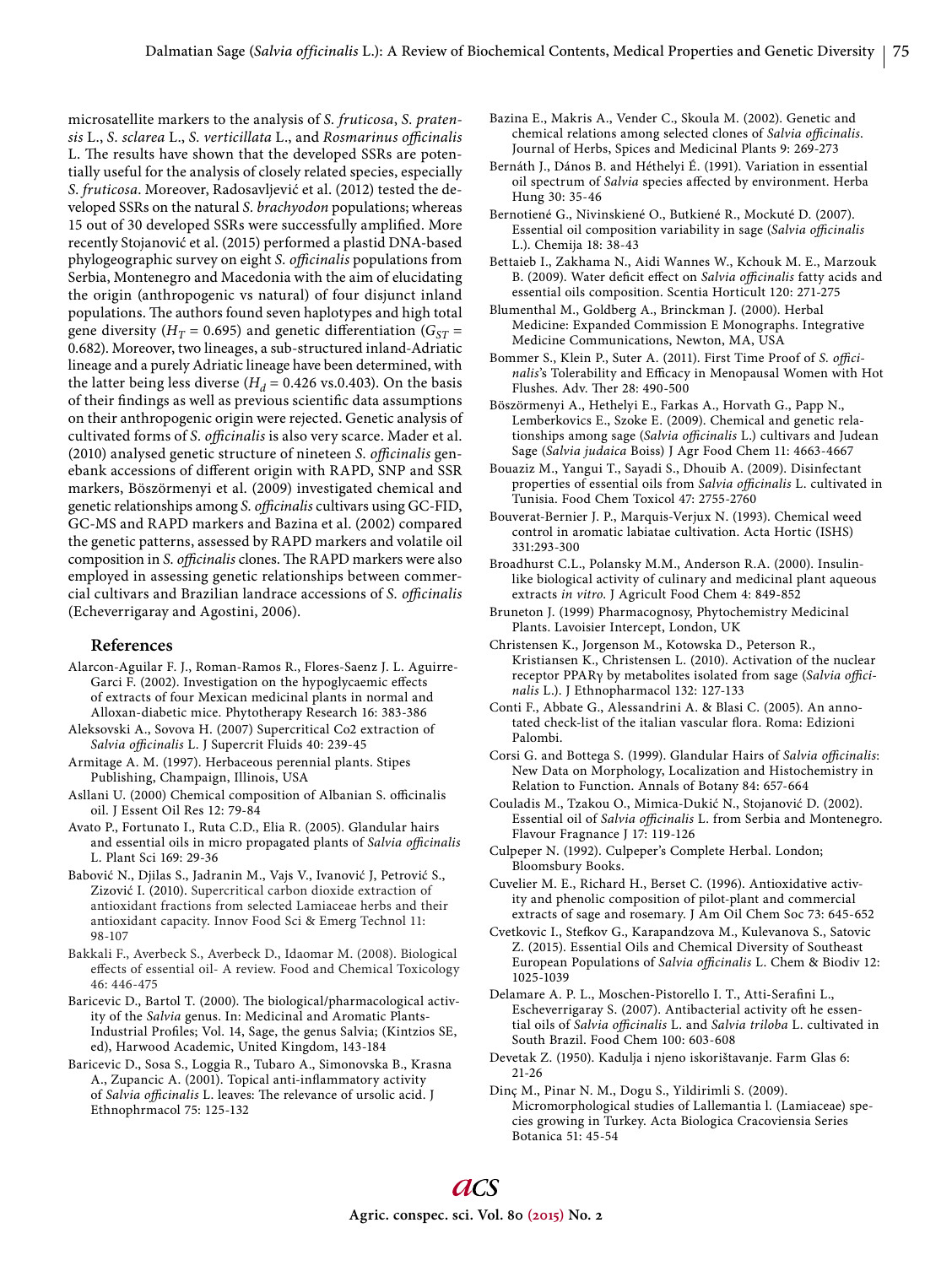# 76 | Martina GRDIŠA, Marija JUG-DUJAKOVIĆ, Matija LONČARIĆ, Klaudija CAROVIĆ-STANKO, Tonka NINČEVIĆ, Zlatko LIBER, Ivan RADOSAVLJEVIĆ, Zlatko ŠATOVIĆ

Dudai N, Lewinsohn E., Larkov O., Katzir I., Ravid U., Chimovitsh D., Sa'adi D., Putievsky E. (1999). Dynamics of yield components and essential oil production in a commercial hybrid sage (*Salvia officinalis* x *Salvia fruticosa* cv. Newe Ya'ar No.4). J. Agric Food Chem 47:4341-4345

Dweck A. C. (2000). Introduction the folklore and cosmetic use of various *Salvia* species. In: Medicinal and Aromatic Plants-Industrial Profiles; Vol. 14, Sage, the genus *Salvia*; (Kintzios SE, ed), Harwood Academic, United Kingdom, 10-11

Echeverrigaray S., Agostini G. (2006). Genetic relationships between commercial cultivars and Brazilian accessions of *Salvia officinalis* L. based on RAPD markers. Rev Bras Pl Med 8: 13-17

Eidi M., Eidi A., Zamanzadeh H. (2005) Effect of *Salvia officinalis* L. leaves on serum glucose and insulin in healthy and streptozotocin-induced diabetic rats. J Ethnopharmacol 100: 310-313

Eidi M., Eidi A., Bahar M (2006). Effects of *Salvia officinalis* L. (sage) leaves on memory retention and its interaction with the cholinergic system in rats. Nutrition 22: 321-326

Eidi A., Eidi M. (2009) Antidiabetic effect of S. officinalis (Salvia officinalis) leaves in normal and streptozotocin-induced diabetic rats. Diab Metabol Synd: Clin Res & Rev 3: 40-44

Ferreira A., Proenca C., Serralheiro M., Araujo M. (2006). The *in vitro* screening for acetyl cholinesterase inhibition and antioxidant activity of medicinal plants from Portugal. J Ethnopharmacol 108: 31-37

Figueiredo A. C., Barroso J. G., Pedro L. G., Scheffer J. J. C. (2008). Factors affecting secondary metabolite production in plants: volatile components and essential oils. Flavour and Fragrance Journal 23: 213-226

Fluck H. (1988). Medicinal Plants. W. Foulsham & Co. Ltd., Marlow, United Kingdom

George J., Hedge S., Rajesh K.S., Kumar A. (2009). The efficacy of a herbal based toothpaste in the control of plaque and gingivitis: a clinic-biochemical study.dental research. 20: 480-482

Grausgruber-Gröger S., Schmiderer C., Steinborn R., Novak J. (2012). Seasonal influence on gene expression of monoterpene synthases in *Salvia officinalis* (Lamiaceae). Journal of Plant Physiology 169: 353-359

Greuter W., Burdet H. M., Long G. (1986). Med-Checklist, vol. 3. Editions de Conservatoire de Jardin Botaniques de la Ville de Geneve/ Botanischer Garten & Botanisches Museum Berlin-Dahlem

Grieve M. (1984). A Modern Herbal. Savvas Publishing, London, United Kingdom

Hadri A., Gomez del Rio M., Sanz J., Coloma A., Idaomar M., Ozanas B. (2010). Cytotoxic activity of α-humulene and transcario-phyllene from *Salvia officinalis* in animal and human tumor cells. An R Acad Nac Farm 76: 343-356

Hamidpour R., Hamidpour S., Hamidpour M., Shahlan M. (2014). Chemistry, pharmacology and medicinal property of *S. officinalis* (sage) to prevent and cure illnesses such as obesity, diabetes, depression, dementia, lupus, autism, heart disease and cancer. J Tradit Complement Med 4: 82-88

Hay R. K. M., Waterman P. G. (1993). Volatile oil crops: their biology, biochemistry and production (Hay RKM, Waterman PG, eds), Logman, England, 1-2

Hedge (1972). In Flora Europaea (Tutin TG, Heywood VH, Burges NA, Moore DM, Valentine DH, Walters SM, Webb DA, eds) Cambridge University Press, Cambridge, Vol. 3, 188

Hussain A., Anwar F., Iqbal T., Bhatti I. (2011). Antioxidant attributes of four Lamiaceae essential oils. Pak J Bot 43: 1315-1321

Ivanic R., Savin K., Robinson F., Milchard M. (1978). Gas chromatographic examination of volatile oil from *Salvia officinalis* L. Acta Pharm (Jugoslavia) 28: 65-69

Itani W., El-Banna S., Larsson R., Bazarchi A., Gali-Mutasib H. (2008) Anti colon cancer components from Lebanese S. officinalis (*Salvia libanotica*) essential oil. Canc Biol Ther 7: 1765-1773

Iuvone T., De Filipis D., Esposito G., D'Amico A., Izzo A. (2006). The spice *S. officinalis* and its active ingredient rosmarinic acid protect PC12 cells from amyloidbeta peptide-induced neurotoxicity J Pharmacol ExpTher 317 :1143-149

Janković M. M. (1982). Prilog poznavanju vegetacije Šarplanine sa posebnim osvrtom na neke značajne reliktne vrste biljaka. Glas. Inst. bot. i Bot. Univ. u Beogradu, XIII, 15 (1-3): 75-129

Jedinak A., Muckova M., Kost'alova D., Maliar T., Masterova I. (2006) Antiprotease and antimetastatic activity of ursolic acid isolated from *Salvia officinalis*. Z Naturforschung 61: 777-782

Jug-Dujaković M. (2010). Genetska i biokemijska raznolikost ljekovite kadulje (Salvia officinalis L.). PhD thesis, Faculty of Agriculture, Zagreb, Croatia

Jug-Dujaković M., Ristić M., Pljevljakušić D., Dajić-Stevanović Z., Liber Z., Hančević K., Radić T., Šatović Z. (2012). High diversity in indigenous populations of Dalmatian sage (Salvia officinalis L.) in essential oil composition. Chem Biodivers 9: 2309-2323

Khalil R., Li Z-G (2011). Antimicrobial activity of essential oil of Salvia officinalis L. collected in Syria. African Journal of Biotechnology 10: 8397-8402

Kargiolaki H., Fournaraki C., Kazakis G., Skoula M. (1994). Seasonal differentiation in essential oil composition of *Salvia fruticosa*. In Identification, Preservation, Adaptation and Cultivation of Selected Aromatic and Medicinal Plants Suitable for Marginal Lands of the Mediterranean Region (Progress Report of the EEC CAMAR-Programme No. 8001-CT91–0104), Mediterranean Agronomic Institute of Chania, Greece, 12-18

Karousou R., Hanlidou E., Kokkini S. (2000). The sage plant of Greece: distribution and intraspecific variation. In: Medicinal and Aromatic Plants-Industrial Profiles; Vol. 14, Sage, the genus *Salvia*; (Kintzios SE, ed), Harwood Academic, United Kingdom 27-46

Kermanshah H., Kamangar S., Arami S., Mirsalehian A., Kamalineghad M., Karimi M., Jabalameli F. (2009). *In vitro* evaluation of antibacterial activity of hydroalcoholic extract of *Salvia offi cinalis* and *Pimpinella anisumagainst* carigenic bacteria. J Dent Med Teheran University 22: 149-54

Keshavarz M., Bidmeshkipour A., Mostafavi A., Mansouri K., Mohamadi-Motlagh H. (2011). Anti tumor activity of *Salvia officinalis* is due to its antiangiogenic, anti-migratory and antiproliferative effects. Cell Journal 12: 477-482

Khan A., Najeeb-ur R., Alkharfy K., Gilani A. (2011) Antidiarrheal and antispasmodic activities of Salvia officinalis are mediated through avtivation of K+ channels. J Bangladesh Pharmacol Soc 6: 111-116

Kušan F. (1941). Kadulja, Salvia officinalis L. Vjesnik ljekarnika 15: 374-376, 16: 407-416, 17: 448-450, 18: 483-487

Kuštrak D., Kuftinec J., Blazevic, N. (1984). Yields and composition of sage oils from different regions of the Yugoslavian Adriatic Coast. J Nat Prod 47: 520-524

Lakušić B., Ristić M., Slavkovska V., Stojanović D., Lakušić D. (2013).Variations in essential oil yields and compositions of Salvia officinalis (Lamiaceae) at different developmental stages. Bot Serb 37: 127-139

Li Yan Li, Craker L. E., Potter T. (1996). Effect of light level on essential oil production of sage (*Salvia officinalis*) and thyme (Thymus vulgaris). Acta Horticulturae 426: 419-426

Liber Z., Židovec V., Bogdanović S., Radosavljević I., Pruša M.; Filipović M., Han Dovedan I., Jug- Dujaković M., Šatović Z. (2014). Genetic diversity of Dalmatian sage (Salvia officina*lis* L.) as assessed by RAPD markers. Agriculturae Conspectus Scientificus. 79: 77-84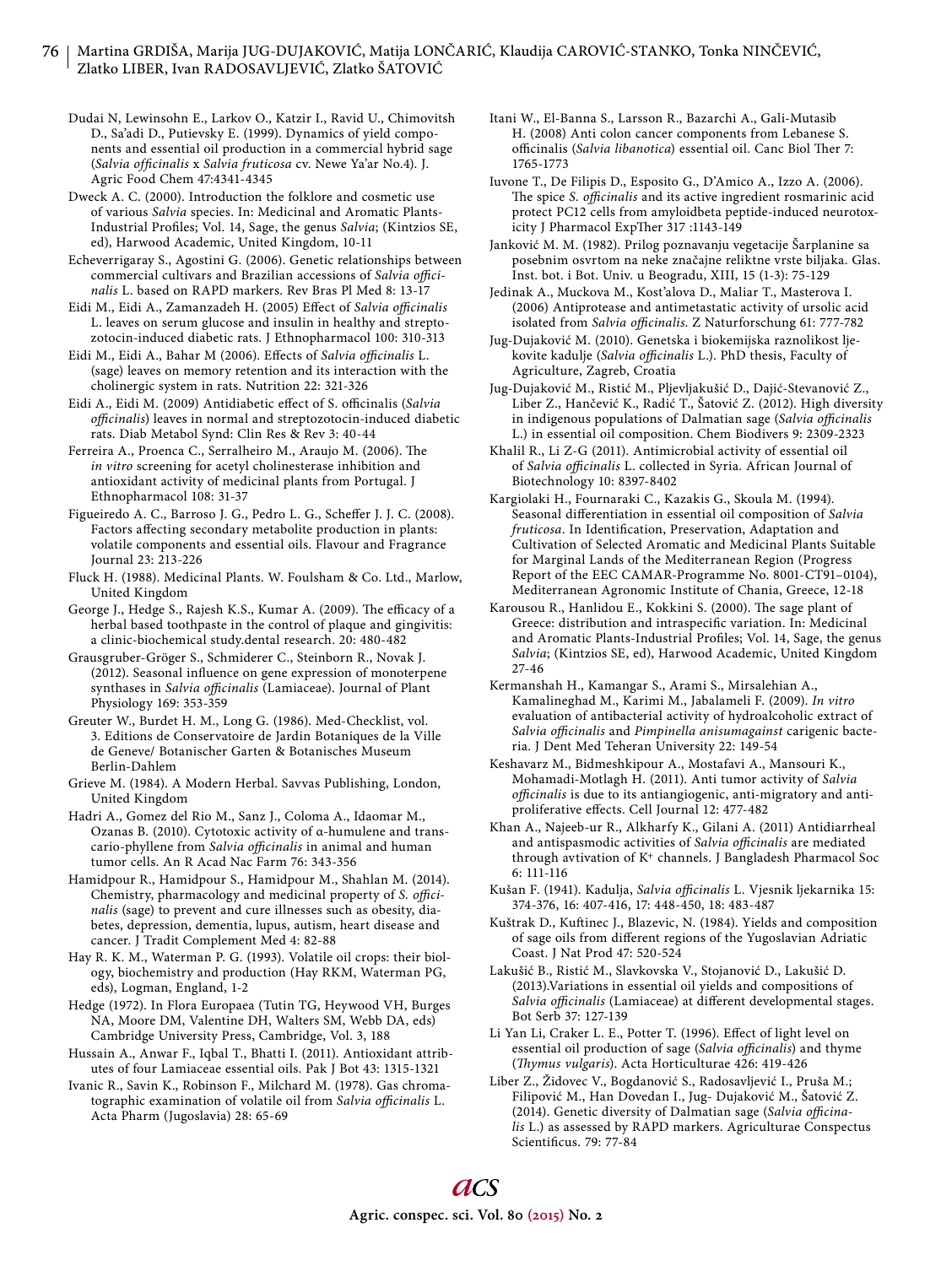Lima C.F., Azevedo M.F., Araujo R., Fernandes-Ferreira M., Pereira-Wilson C. (2006). Metformin-like effect of Salvia officinalis (common S. officinalis): is it useful in diabetes prevention? Brit J Nutrition 96: 326–333

Lima C. F., Fernandes-Ferreira M., Pereira-Wilson C. (2007). Drinking of *Salvia officinalis* tea increases CCl4-induced hepatotoxicity in mice. Food and Chemical Toxicology 45: 456-464

Lu Y., Yeap Foo L. (2000) Flavonoid and phenolic glycosides from Salvia officinalis. Phytochem 55: 263-67

Lu Y., Yeap Foo L. (2001) Salvianolic acid a potent phenolic antioxidant from *Salvia officinalis*. Tetrahed Lett 42: 8223-225

Madaus G. (1938). Textbook of Biological Remedies. Georg Thieme Verlag, Germany

Mader E., Lohwasser U., Börner A., Novak J. (2010). Population structures of genebank accessions of *Salvia officinalis* L. (Lamiaceae) revealed by high resolution melting analysis. Biochem Syst Ecol 38: 178-186

Maksimović M., Vidic D., Miloš M., Šolić E. M. Abadžić S., Siljak-Yakovlev S. (2007). Effect of the environmental conditions on essential oil profile in two Dinaric Salvia species: S. brachyodon Vandas and *S. officinalis* L. Biochem Syst & Ecol 35: 473-478

Maric S., Maksimovic M., Milos M. (2006). The Impact of the Locality Altitudes and Stages of Development on the Volatile Constituents of Salvia officinalis L. from Bosnia and Herzegovina, J Essent Oil Res 18: 178-180

Mastelić J. (2001). The essential oil co-distillation by superheated vapour of organic solvents from aromatic plants. Flavour Fragnance J 16: 370-373

Máthé J. r. I., Oláh L., Máthé A., Miklossy V., Bernáth J., Blunden G., Patel A., Máthé I. (1992). Changes in the essential oil production of *Salvia officinalis* under climatic conditions of the temperate belt. Plant med 58: 680-686

Máthé I., Hohmann J., Janicsák G., Nagy G., Rédei D. (2007). Chemical diversity of the biological active ingredients of Salvia officinalis and some closely related species. Acta Pharm Hungarica 77: 37-43

Mayer B., Baggio K. H., Freitas K. S., Santos A. C., Twardowschy A., Horst H., Pizzolatti M. G., Micke G. A., Heller M., Santos E. P, Fleith Otuki M., Andrade Marque M. C. (2009). Gastroprotective constituents of Salvia officinalis L. Fitoterapia 80: 421-426

Mockuté D., Nivinskiené O. Bernotiené G. Butkiené R. (2003). The *cis*-thujone chemothype of *Salvia officinalis* L. essential oils. Chemija (Vilnius) 14: 216-219

Molecular Ecology Resources Primer Development Consortium; An J., Bechet A., Berggren A., Brwon S. K., Bruford M. W., Cai Q., Cassel-Lundhagen A., Cezilly F., Chen S.L. et al. (2010). Permanent genetic resources added to molecular ecology resources database 1 October 2009–30 November 2009. Mol Ecol Resour 10: 404-408

Moss L., Rouse M., Wesens K., Moss M (2010). Differential effects of the aromas of *Salvia* species on memory and mood. Hum. Psychopharmacol 25: 388-396

Nikolić T. (2015). Flora Croatica Database. University of Zagreb, Faculty of Science, Department of Botany and Botanical garden.

Available from: http://hirc.botanic.hr/fcd/ (Accessed: June 13th 2015)

Newall C. A., Anderson L. A., Phillipson J. D. (1996). Sage. In: Herbal Medicines Newall CA, Anderson LA, Phillipson JD, eds), The Pharmaceutical Press, United Kingdom, 231-232

Nickavar B., Kamelinejad M., Izadpanah H. (2007). *In vitro* free radical scavenging activity of five Salvia species. Pak Pharm Sci 20: 291-94

Ninomiya K., Matsuda H., Shimoda H., Nishida N., Kasajima N., Yoshino T., Morikawa T., Yoshikawa M. (2004). Carnosic acid, a new class of lipid absorption inhibitor from sage. Bioorg Med Chem Lett 14: 1943-1946

Panda H. (2009). Compendium of Herbal Plants. Asia Pacific Business Press, New-Delh, India, 172

Patenković A., Stamenković-Radak M., Banjanac T., Andjelković M. (2009). Antimutagenic effect of S. officinalis tea in the wing spot test of *Drosophila melanogaster*. Food & Chem Toxicol 47: 180-183

Pedro D., Ramos A., Lima C., Baltazar F., Pereira-Wilson C. (2010). Modulation of DNA damage prevention and signaling pathways in diet induced colon cancer prevention. BMC Proceedings 4: 53

Perry N. B., Anderson R. A. Brennan N. J., Douglas M. H., Hesney A. J., McGimpsey J. A. (1999). essential oils from dalmatian S. officinalis (Salvia officinalis L.): variation among individuals, plant parts, seasons and sites. J Agric Food Chem 47: 2048-2054

Perry N., Bollen C., Perry E., Ballard C. (2003) Salvia for dementia therapy: Review of pharmacologyical activity and pilot tolerability clinical trial. Pharmacol Biochem Behav 75: 651-659

Ph. Eur. 7th, European Pharmacopoeia, Seventh Edition 2010. Volume 1. Strasbourg (France): European Directorate for the Quality of Medicines & HealthCare, Council of Europe

Piccaglia R, Marotti M., Galletti G. C. (1989). Effect of Mineral Fertilizers on the Composition of Salvia officinalis Oil. Journal of Essential Oil Research 1: 73-83

Piccaglia R. (1998) Aromatic plants: a world of flavouring compounds. Agro Food Ind Hi tech 9: 12-15

Pignatti S. (ed.) (1982). Flora d' Italia, vol. 2. Edagricole, Bologna, Italy.

Pinto E., Salgueiro L. R., Cavaleiro C., Palmeira A., Gonc¸alves M. J. (2007). *In vitro* susceptibility of some species of yeasts and filamentous fungi to essential oils of *Salvia officinalis*. Ind Crop Prod 26: 135-141

Pitarevic I., Kuftinec J., Blazevic N., Kustrak D. (1984). Seasonal variation of essential oil yield and composition of Dalmatian sage, *Salvia officinalis*. J Nat Prod 47: 409-412

Putievsky E., Ravid U., Dudai N. (1986). The influence of season and harvest frequency on essential oil and herbal yields from a pure clone of sage (*Salvia officinalis*) grown under cultivated conditions. J Nat Prod 49: 326-329

Putievsky E., Ravid U., Diwan-Rinzler N., Zohary D. (1990). Genetic affinities and essential oil composition of Salvia offi*cinalis* L., *S. fruticosa* Mill., *S. tomentosa* and their hybrids. Flavour Frag J 5:121-123

Raal A., Orav A., Arak E. (2007). Composition of the essential oil of Salvia officinalis L. from various European countries. Nat Prod Res 21: 406-411

Radosavljević I., Jakše J., Javornik B., Šatović Z., Liber Z. (2011). New microsatellite markers for *Salvia officinalis* L. (Lamiaceae) and cross-amplification in closely related species. American Journal of Botany 98: e316-e318

Radosavljević I., Šatović Z., Jakše J., Javornik B., Greguraš D., Jug-Dujaković M., Liber Z. (2012). Development of new microsatellite markers for *Salvia officinalis* L. and its potential use in conservation-genetic studies of narrow endemic *Salvia brachyodon* Vandas. International Journal of Molecular Sciences 113: 12082-12093

Radosavljević I., Bogdanović S., Šatović Z. Liber Z. (2012). Natural hybridization between Salvia officinalis L. and Salvia fruti*cosa* Mill. (Lamiaceae) as revealed by microsatellite markers. In: Rešetnik I, Bogdanović S, Alegro A (eds) International Symposium on Evolution of Balkan Biodiversity, BalkBioDiv Consortium and Croatian Botanical Society, pp 66

Randall R. (2007). Global Compendium of Weeds. Available from: http://www.hear.org/gcw/ (Accessed: June 16, 2015)